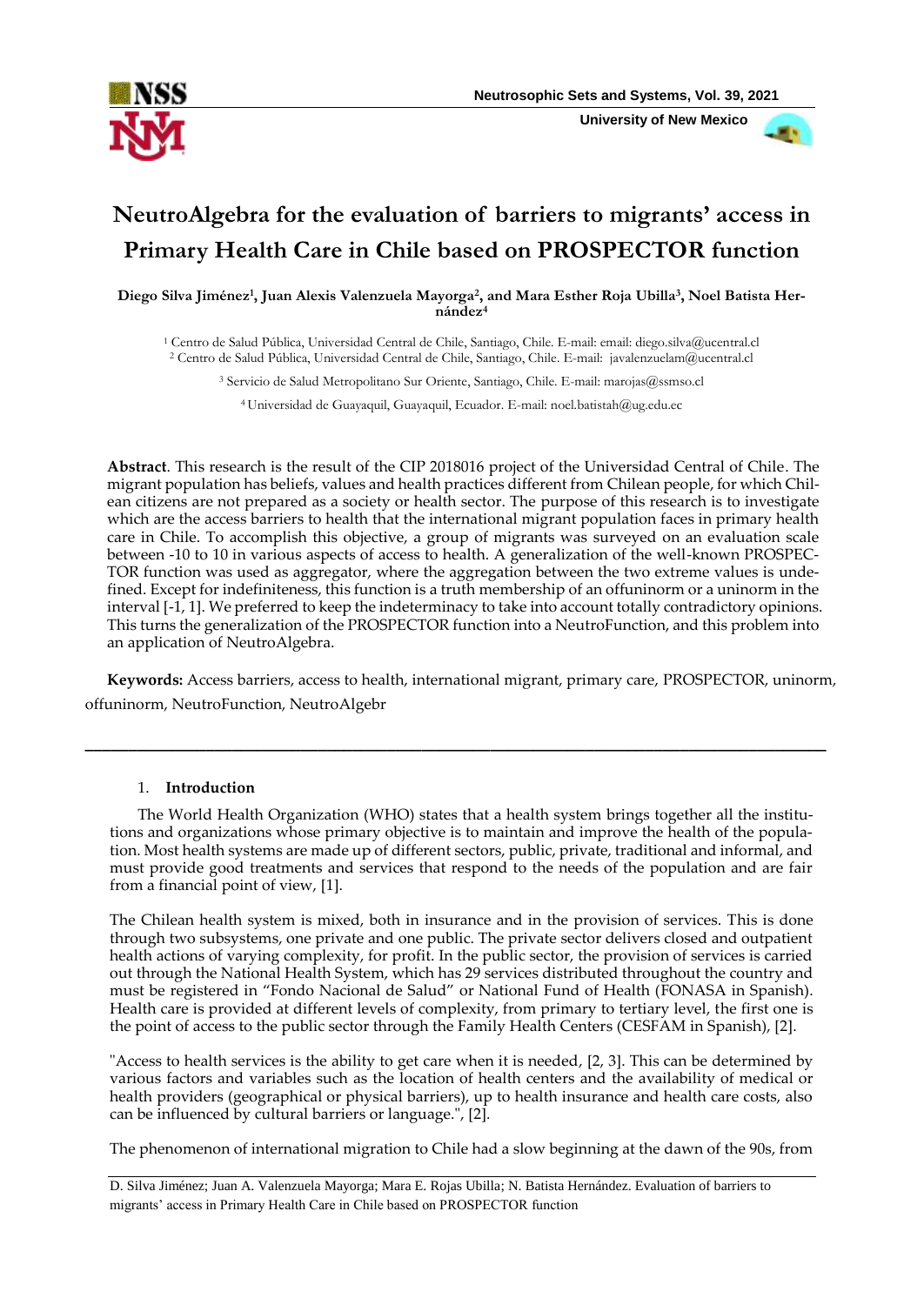the neighboring countries, as the decades passed, it took on an unusual force, with international migrants in Chile today reaching 2.7% of the total population, [\[4\]](#page-6-3). The migrant population of the South East Metropolitan Health Service (SSMSO in Spanish) corresponds to 1.35%. The commune of Florida represents 39% of that population, which is the largest in the SSMSO and is the one with the highest vulnerability index, [\[5\]](#page-6-4).

The arrival of migrants to the country may represent an opportunity to improve their health because "Chile has greater control of infectious and nutritional diseases compared to other Latin American countries, which can increase life expectancy" ([\[6\]](#page-7-0)) as long as they can access the health system.

"The access difficulties of undocumented immigrants are reinforced by two aspects: the breach of ministerial agreements and the personal criteria of the agents", [\[7\]](#page-7-1). This means that the migrant population that is not assigned to any health service corresponds to 15.7%, while children under 14 years of age reach 26.6 of this percent, [\[2\]](#page-6-1). This means that immigrants are about 7.5 times more likely to have no health insurance than Chileans, which means that immigrants show less need for health than the natives do, which is accompanied at the time of requesting care. They do not attend any assistance and if they attend their health, then their demand is not satisfied ([\[8\]](#page-7-2)). Low-income people have a lesser chance of accessing health services when they need it ([\[3\]](#page-6-2)). This is the same as that of the indigenous population in Guatemala ([\[9\]](#page-7-3)), generating inequality and intersector inequity.

This research aims to evaluating the access barriers to health that the international migrant population faces in primary health care in Chile. To achieve this objective, a group of 28 international migrants of different sexes and nationalities who are cared at the Santa Amalia CESFAM of Florida Commune are surveyed, who belong to the Eastern Metropolitan Health Service. Respondents evaluated different relevant aspects in health care on a numerical scale with a maximum of 10 for approval and a minimum of -10 for disapproval. A generalization of the well-known PROSPECTOR function of the MYCIN medical expert system, is used, [\[10-12\]](#page-7-4). This function has proven effectiveness in practice as an aggregator. On the other hand, it is undefined when applied to the two extreme values -1 and 1, where a total contradiction is shown in the evaluation.

This function is a mapping from  $[-1, 1]^2$  into  $[-1, 1]$  that is classified as a uninorm in this interval, [\[13\]](#page-7-5). A uninorm is an aggregation operator that generalizes the notion of t-norm and t-conorm, where the axioms of commutativity, associativity, monotonicity, and the existence of a neutral element are maintained, [\[12-14\]](#page-7-6). Regarding this last axiom, the uninorm contains a neutral element different from 0 and 1. The PROSPECTOR has as a neutral element 0 if it extends to the interval [−1,1] and 0.5 if it is rescaled to the interval [0, 1]. Except for the indefiniteness, this function is considered the truth membership function of an offuninorm, [\[15\]](#page-7-7), which are uninorms defined for neutrosophic offsets, [\[16-19\]](#page-7-8), which are neutrosophic sets with truth values >1 or <0. This theory generalizes the notion of neutrosophic uninorms, [\[20,](#page-7-9) [21\]](#page-7-10), which in turn generalize the notion of fuzzy uninorm and of uninorms defined in intuitionistic fuzzy sets, [\[22-25\]](#page-7-11).

In this paper we prefer to keep undefined the aggregation of the values -1 and 1, because we want to consider any uncertainty or indeterminacy in the evaluation of health care in Chile. This feature of the generalized PROSPECTOR function turns it into a NeutroFunction, and therefore the operations between the elements become operations within a NeutroAlgebra, since it does not satisfy the associativity axiom. A NeutroAlgebra is an algebra which has at least one NeutroOperation or one NeutroAxiom (axiom that is true for some elements, indeterminate for other elements, and false for the other elements), [\[26-28\]](#page-8-0). Some neutrosophic approaches to algebra can be read in [\[29-35\]](#page-8-1).

This paper is divided into the following sections. Section 2 is dedicated to recalling the main concepts of NeutroAlgebra and PROSPECTOR function. Section 3 presents the method that we will use to measure the situation of access to health according to the surveyed migrants, as well as the results obtained. This ends with the conclusions. Appendix A contains a table of a NeutroAlgebra generated by generalizing the PROSPECTOR function[\[36\]](#page-8-2).

### **2. Preliminaries**

This section contains the main concepts of NeutroAlgebra and PROSPECTOR function.

D. Silva Jiménez; Juan A. Valenzuela Mayorga; Mara E. Rojas Ubilla; N. Batista Hernández. Evaluation of barriers to migrants' access in Primary Health Care in Chile based on PROSPECTOR function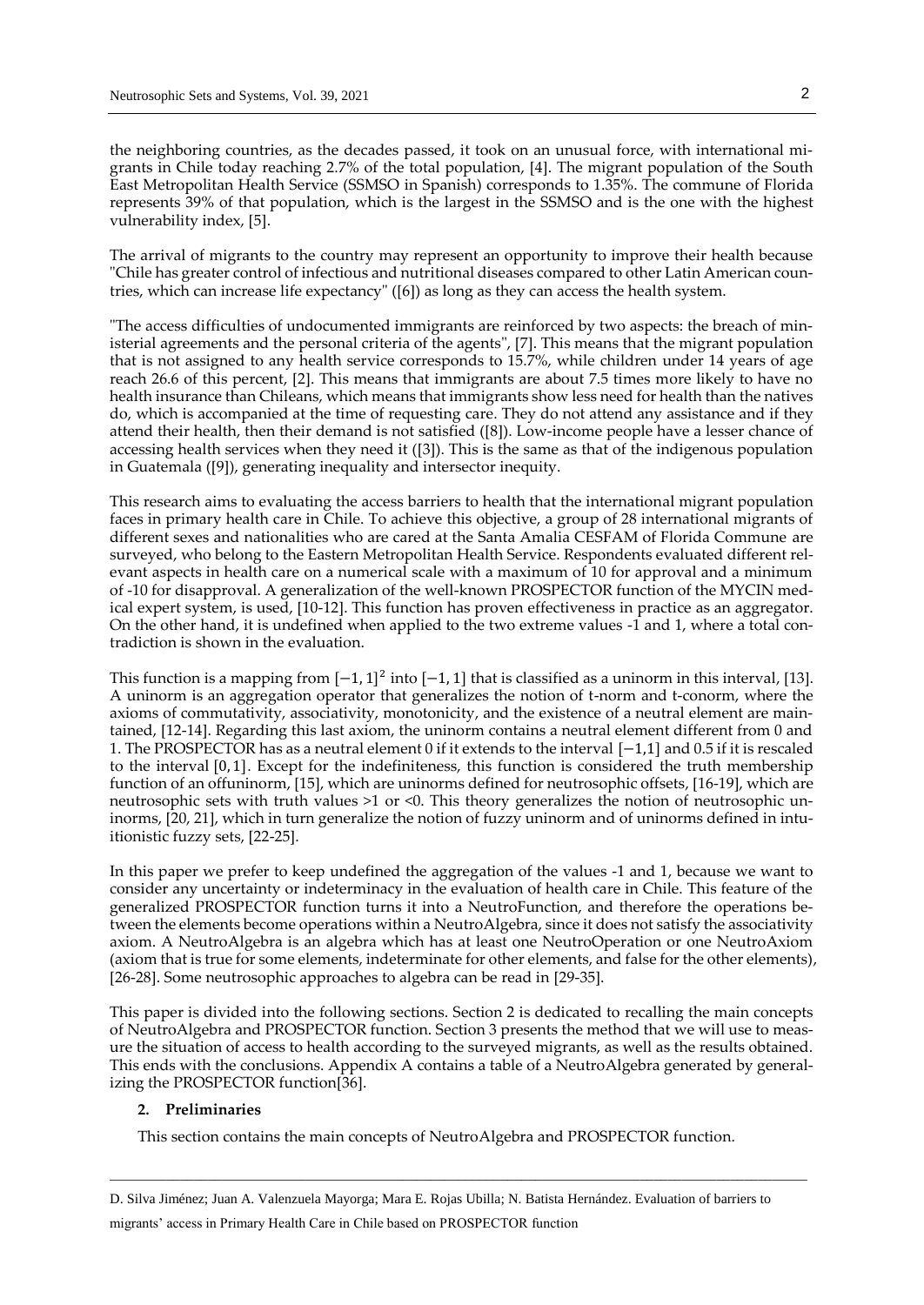The algebraic structures were extended by Smarandache (in 2019 and 2020) to NeutroAlgebras and AntiAlgebras [24-26].

**Definition 1)** [26]: Let X be a given nonempty space (or simply set) included into a universe of discourse U. Let <A> be an item (concept, attribute, idea, proposition, theory, etc.) defined on the set X. Through the process of neutrosophication, we split the set X into three regions [two opposite ones  $\langle A \rangle$  and  $\langle A \rangle$ tiA>, and one neutral (indeterminate)  $\langle$  neutroA> between them], regions which may or may not be disjoint – depending on the application, but they are exhaustive (their union equals the whole space A *NeutroAlgebra* is an algebra which has at least one *NeutroOperation* or one *NeutroAxiom* (axiom that is true for some elements, indeterminate for other elements, and false for other elements).

The NeutroAlgebra is a generalization of *Partial Algebra*, which is an algebra that has at least one *Partial Operation*, while all its Axioms are totally true (classical axioms).

**Definition 2)** [26].: A function f:  $X \rightarrow Y$  is called a *Partial Function* if it is well-defined for some elements in X, and undefined for all the other elements in X. Therefore, there exist some elements  $a \in X$  such that  $f(a) ∈ Y$  (well-defined), and for all other element  $b ∈ X$  we have  $f(b)$  is undefined.

**Definition 3** [\[27\]](#page-8-3): A function f:  $X \rightarrow Y$  is called a *NeutroFunction* if it has elements in X for which the function is well-defined {degree of truth  $(T)$ }, elements in X for which the function is indeterminate {degree of indeterminacy  $(I)$ }, and elements in X for which the function is outer-defined {degree of falsehood (F), where  $T, I, F \in [0, 1]$ , with  $(T, I, F) \neq (1, 0, 0)$  that represents the (Total) Function, and  $(T, I, F) \neq (0, 0, 1)$  that represents the AntiFunction.

### **Classification of Functions**

i) (Classical) Function, which is a function well-defined for all the elements in its domain of definition.

ii) NeutroFunction, which is a function partially well-defined, partially indeterminate, and partially outer-defined on its domain of definition.

iii) AntiFunction, which is a function outer-defined for all the elements in its domain of definition.

**Definition 4**: A (classical) *Algebraic Structure* (or Algebra) is a nonempty set A endowed with some (totally well-defined) operations (functions) on A, and satisfying some (classical) axioms (totally true) according to the Universal Algebra. ) [26-27-, 28, 29].

**Definition 5** ([\[26,](#page-8-0) [27\]](#page-8-3)): A (classical) *Partial Algebra* is an algebra defined on a nonempty set PA that is endowed with some partial operations (or partial functions: partially well-defined, and partially undefined). While the axioms (laws) defined on a Partial Algebra are all totally (100%) true.

**Definition 6** ([\[26,](#page-8-0) [27\]](#page-8-3)): A *NeutroAxiom* (or *Neutrosophic Axiom*) defined on a nonempty set is an axiom that is true for some set of elements {degree of truth (T)}, indeterminate for other set of elements {degree of indeterminacy (I)}, or false for the other set of elements {degree of falsehood (F)}, where  $T, I, F \in [0, 1]$ , with  $(T, I, F) \neq (1, 0, 0)$  that represents the (classical) Axiom, and  $(T, I, F) \neq (0, 0, 1)$  that represents the AntiAxiom.

#### **Classification of Algebras**

i) A (classical) *Algebra* is a nonempty set CA that is endowed with total operations (or total functions, i.e. true for all set elements) and (classical) Axioms (also true for all set elements).

ii) A *NeutroAlgebra* (or *NeutroAlgebraic Structure*) is a nonempty set NA that is endowed with: at least one *NeutroOperation* (or *NeutroFunction*), or one *NeutroAxiom* that is referred to the set (partial-, neutro, or total-) operations.

iii) An *AntiAlgebra* (or *AntiAlgebraic Structure*) is a nonempty set AA that is endowed with at least one *AntiOperation* (or *AntiFunction*) or at least one *AntiAxiom*.

Additionally, the PROSPECTOR function is defined in the MYCIN expert system in the following way; it is a mapping from  $[-1, 1]^2$  into  $[-1, 1]$  with formula, [\[10-12\]](#page-7-4):

\_\_\_\_\_\_\_\_\_\_\_\_\_\_\_\_\_\_\_\_\_\_\_\_\_\_\_\_\_\_\_\_\_\_\_\_\_\_\_\_\_\_\_\_\_\_\_\_\_\_\_\_\_\_\_\_\_\_\_\_\_\_\_\_\_\_\_\_\_\_\_\_\_\_\_\_\_\_\_\_\_\_\_\_\_\_\_\_\_\_\_\_\_\_\_\_\_\_\_\_

$$
P(x, y) = \frac{x+y}{1+xy} \tag{1}
$$

D. Silva Jiménez; Juan A. Valenzuela Mayorga; Mara E. Rojas Ubilla; N. Batista Hernández. Evaluation of barriers to

migrants' access in Primary Health Care in Chile based on PROSPECTOR function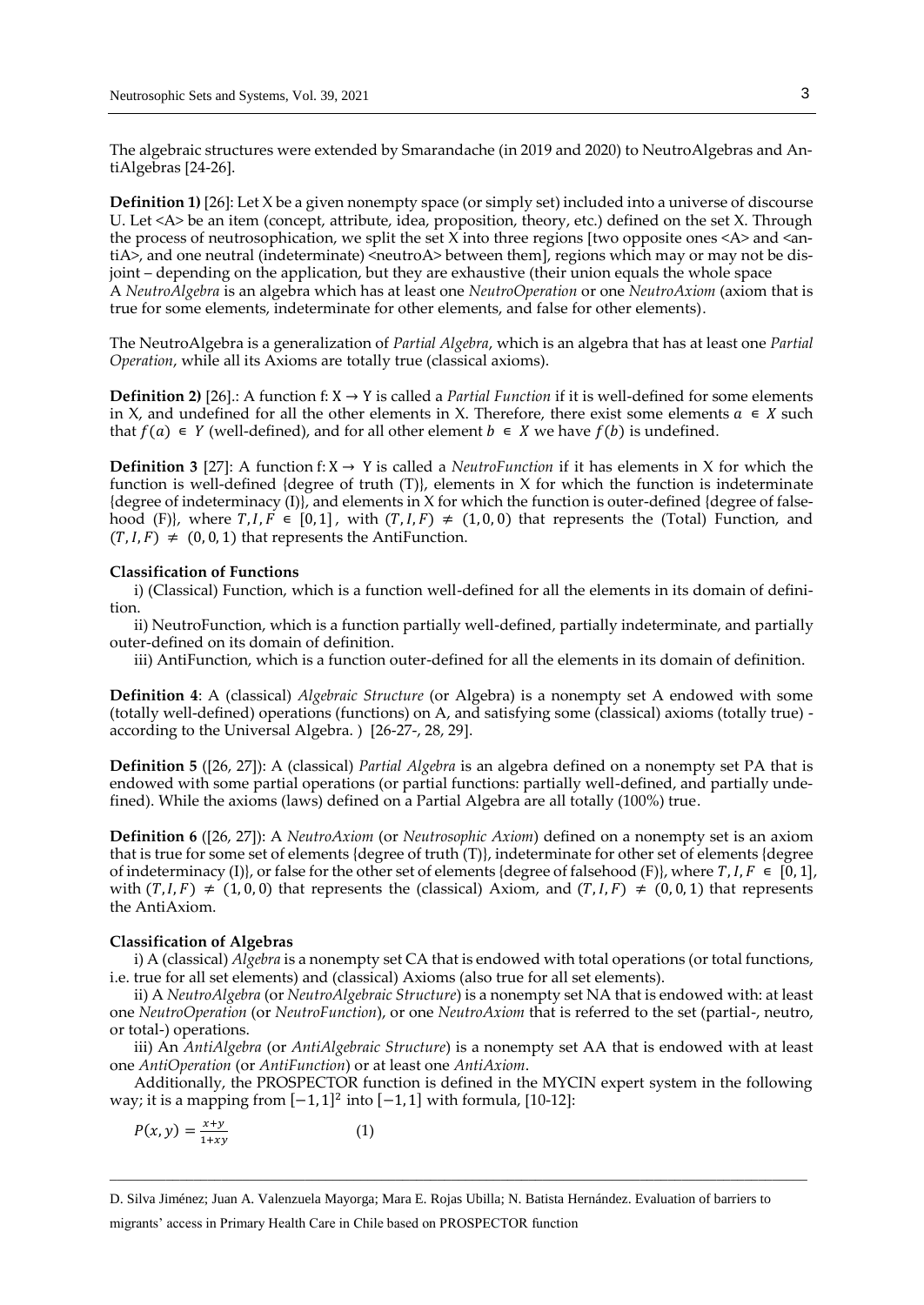This function is a uninorm with neutral element 0, thus it fulfils commutativity, associativity, and monotonicity.  $P(-1,1)$  and  $P(1,-1)$  are undefined.

#### 3. **Results**

This section is dedicated to expose the method we will use and the achieved results. First of all, for convenience we extend  $P(x, y)$  to  $\overline{P}(x, y)$  such that:  $\overline{P}(x, y) = P(x, y)$  for all  $(x, y) \in [-1, 1]^2 \setminus \{(-1, 1), (1, -1)\},$  $\bar{P}(-1,1) = \bar{P}(1,-1) =$  undefined,  $\bar{P}$ (undefined, undefined) = undefined.

 $\overline{P}$ (undefined, x) =  $\overline{P}(x, undefined) = \begin{cases}$ undefined, if x > 0  $x, \text{if } x \leq 0$ 

**Definition** 7: Let *S* be a finite set defined as  $S = \{(x, y): x, y \in \{k, undefined\}, k \in \mathbb{Z} \cap [-10, 10]\}.$ 

The operator  $\odot$  is defined for every  $(x, y) \in S$ , such that:

1. If  $\bar{P}(x, y)$  is not undefined, then  $\bigcirc y = \frac{round(\bar{P}(x, y) * 10)}{10}$  $\frac{1}{10}$ , where *round* is the function that output

the interger nearest to the argument.

2. If  $\overline{P}(x, y)$  is undefined then  $x \odot y =$  undefined.

Then ⊙ is a finite NeutroAlgebra. This is because ⊙ is commutative and associative for the

subset of elements of  $S$  without any undefined component, but it is not associative otherwise.

E.g., if  $a = -0.9$ ,  $b = 0.8$ ,  $c =$  undefined, then  $a \odot (b \odot c) = a$  and  $(a \odot b) \odot c = -0.4 \neq a$ , then

fore associativity is a NeutroAxiom.

We used the function *round* for guarantying ⊙ is an inner operator.

This research was approved by the SSMSO ethics committee on November 8, 2018, the interviews were conducted during January 2019 after explanation of the research and signing of the informed consent. To evaluate the access barriers, those defined by the Government of Chile (2011) were used, [\[4\]](#page-6-3), which correspond to four variables.

Variables that have been used in different researches on access to health in Latin America and Chile ([\[37\]](#page-8-4)) are the following:

- 1. Geographical and transport access barriers,
- 2. Cultural access barriers,
- 3. Financial access barriers,
- 4. Legal access barrier.
- The proposed method is the following:
- 1. For each previous aspect, the opinion of 28 selected migrants is collected. They are asked to rate each aspect on a scale of 0 to 10 if they have a favorable or neutral opinion about access to public health from the point of view of the access that is measured. On the other hand, they are asked to evaluate on a scale of -10 to -1 if they have an unfavorable opinion.

Let us denote by  $v_{ij}$ ,  $(i = 1,2,...,28; j = 1,2,3,4)$  the evaluation of the ith migrant on the jth a pect.

2. The value obtained in the evaluation of each aspect for each migrant is rescaled to the interval

$$
[-1,1]
$$
, dividing by 10. That is,  $nv_{ij} = \frac{v_{ij}}{10}$  is obtained.

- 3. It is decided on two different situations:
- 3.1. If less than 33.333% of the respondents show contradictory results for each fixed j, that is, if there

D. Silva Jiménez; Juan A. Valenzuela Mayorga; Mara E. Rojas Ubilla; N. Batista Hernández. Evaluation of barriers to migrants' access in Primary Health Care in Chile based on PROSPECTOR function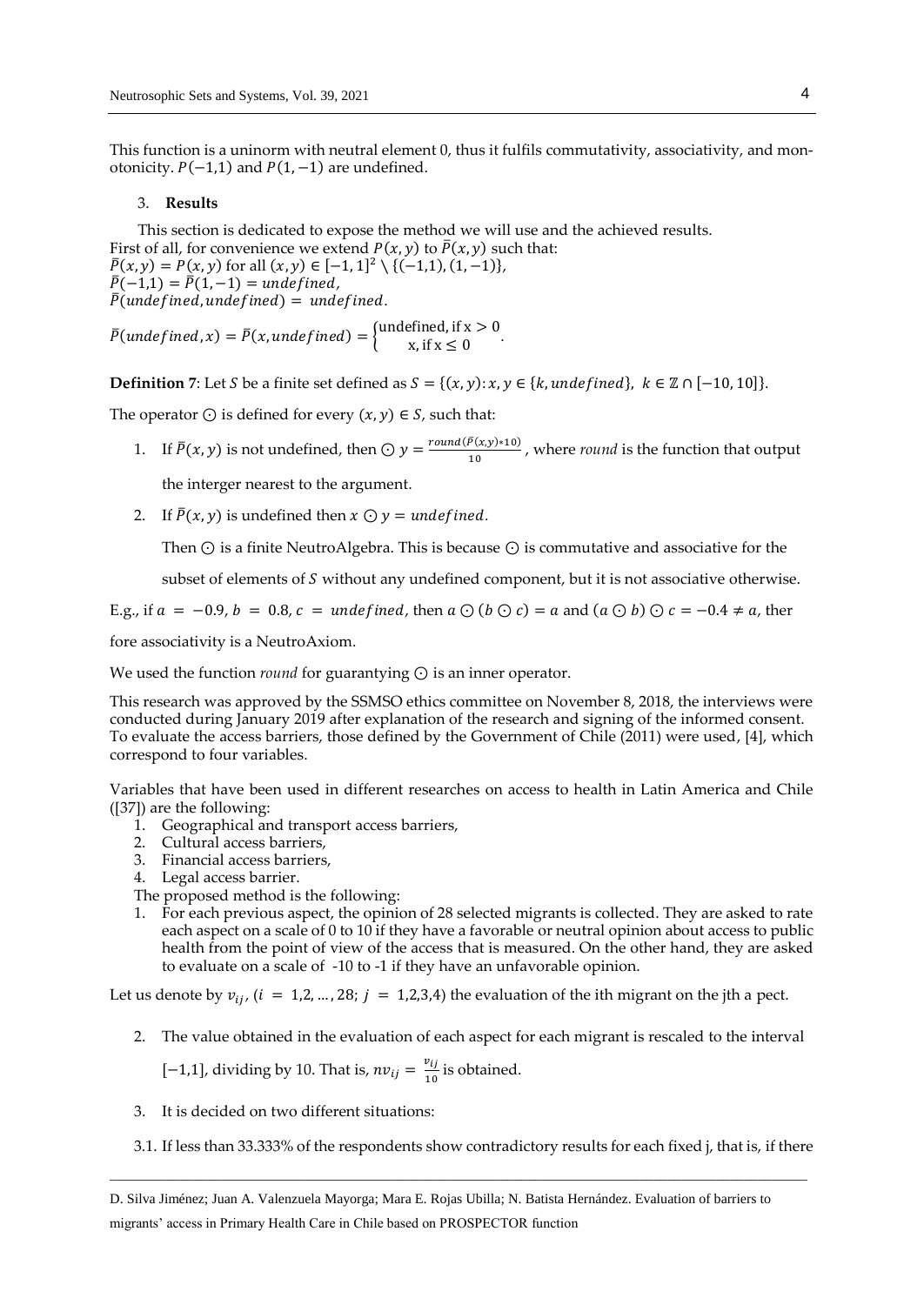are 4 pairs or less of values (−1,1) or (1,−1), these values are eliminated for aggregating.

- 3.2. Otherwise the jth aspect is evaluated as "undefined" and it should be reviewed in more detail why there is such a contradiction.
- 4. When we have the case 3.1. the aggregation of the remaining values is calculated by using ⊙. The results obtained from applying this method were as follows:

Table 1 summarizes the assessments provided by the interviewed on the four barriers.

| Assessment       | and transport<br>access barriers | Geographical Cultural access Financial ac-<br>and transport barriers cess barriers |                  | Legal access<br>barrier |  |
|------------------|----------------------------------|------------------------------------------------------------------------------------|------------------|-------------------------|--|
| $-10$            | $\mathbf{0}$                     | $\boldsymbol{0}$                                                                   | $\boldsymbol{0}$ | $\mathbf 1$             |  |
| $-9$             | $\boldsymbol{0}$                 | $\boldsymbol{0}$                                                                   | $\boldsymbol{0}$ | $\overline{2}$          |  |
| $\textbf{-8}$    | $\boldsymbol{0}$                 | $\boldsymbol{0}$                                                                   | $\boldsymbol{0}$ | $\boldsymbol{0}$        |  |
| $-7$             | $\boldsymbol{0}$                 | $\boldsymbol{0}$                                                                   | $\boldsymbol{0}$ | $\boldsymbol{0}$        |  |
| $-6$             | $\boldsymbol{0}$                 | $\boldsymbol{0}$                                                                   | $\boldsymbol{0}$ | $\overline{\mathbf{4}}$ |  |
| $-5$             | $\boldsymbol{0}$                 | $\boldsymbol{0}$                                                                   | 3                | $\overline{7}$          |  |
| $-4$             | $\boldsymbol{0}$                 | $\boldsymbol{0}$                                                                   | $\bf 4$          | 6                       |  |
| $-3$             | $\boldsymbol{0}$                 | $\boldsymbol{0}$                                                                   | $\boldsymbol{0}$ | $\boldsymbol{0}$        |  |
| $-2$             | $\boldsymbol{0}$                 | $\boldsymbol{0}$                                                                   | $\boldsymbol{0}$ | $\boldsymbol{0}$        |  |
| $-1$             | $\boldsymbol{0}$                 | $\boldsymbol{0}$                                                                   | $\boldsymbol{0}$ | $\boldsymbol{0}$        |  |
| $\pmb{0}$        | $\boldsymbol{0}$                 | $\boldsymbol{0}$                                                                   | $\boldsymbol{0}$ | $\boldsymbol{0}$        |  |
| $\mathbf{1}$     | $\boldsymbol{0}$                 | $\boldsymbol{0}$                                                                   | $\overline{2}$   | $\mathfrak{Z}$          |  |
| $\mathbf 2$      | $\boldsymbol{0}$                 | $\boldsymbol{0}$                                                                   | 5                | $\boldsymbol{0}$        |  |
| $\mathbf{3}$     | $\boldsymbol{0}$                 | $\mathbf{1}$                                                                       | $\mathbf{1}$     | $\overline{2}$          |  |
| $\boldsymbol{4}$ | $\overline{2}$                   | $\mathbf{1}$                                                                       | $\mathfrak{Z}$   | 3                       |  |
| $\bf 5$          | $\overline{\mathbf{4}}$          | $\overline{2}$                                                                     | 9                | $\boldsymbol{0}$        |  |
| $\boldsymbol{6}$ | $\boldsymbol{0}$                 | 5                                                                                  | $\boldsymbol{0}$ | $\boldsymbol{0}$        |  |
| $\overline{7}$   | $\mathbf{1}$                     | $\overline{7}$                                                                     | $\boldsymbol{0}$ | $\boldsymbol{0}$        |  |
| ${\bf 8}$        | 16                               | $\,8\,$                                                                            | $\mathbf{1}$     | $\boldsymbol{0}$        |  |
| $\boldsymbol{9}$ | 3                                | 3                                                                                  | $\boldsymbol{0}$ | $\boldsymbol{0}$        |  |
| 10               | $\overline{2}$                   | $\mathbf{1}$                                                                       | $\boldsymbol{0}$ | $\boldsymbol{0}$        |  |

**Table 1:** Number of migrants who evaluate the four barriers in the scale -10-10.

Aggregating the data of Table 1 using ⊙ we have the following results based on Tables 2 and 3 in Appendix A:

1.  $\bigcirc_{i=1}^{28} n v_{i1} = 1$ , which means there is sufficient evidence that "Geographical and transport access barriers" is good.

\_\_\_\_\_\_\_\_\_\_\_\_\_\_\_\_\_\_\_\_\_\_\_\_\_\_\_\_\_\_\_\_\_\_\_\_\_\_\_\_\_\_\_\_\_\_\_\_\_\_\_\_\_\_\_\_\_\_\_\_\_\_\_\_\_\_\_\_\_\_\_\_\_\_\_\_\_\_\_\_\_\_\_\_\_\_\_\_\_\_\_\_\_\_\_\_\_\_\_\_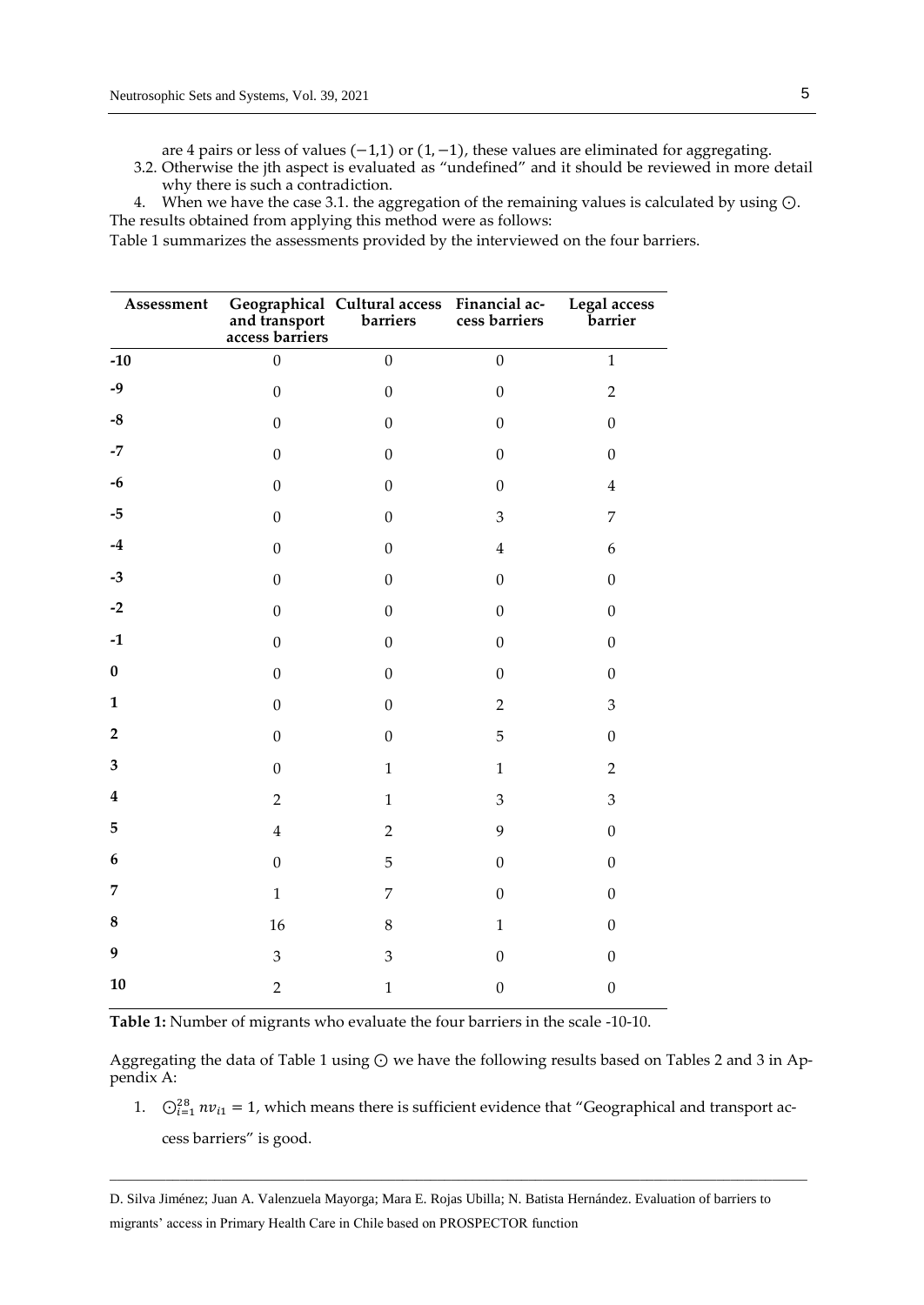- 2.  $\bigcirc_{i=1}^{28} nv_{i2} = 1$ , which means there is sufficient evidence that "Cultural access barriers" is good.
- 3.  $\bigcirc_{i=1}^{28} nv_{i3} = -1$ , which means there is sufficient evidence that "Financial access barriers" is bad.
- 4.  $\bigcirc_{i=1}^{28} n v_{i4} = -1$ , which means there is sufficient evidence that "Legal access barrier" is bad.

For quantitative purpose we calculate the mean of the evaluations for every aspect, which are as follows:

- 1.  $\overline{n}v_{i1} = 7.5$ ,
- 2.  $\overline{n}v_{i2} = 7.0357$ ,
- 3.  $\overline{n}v_{i3} = 1.75$ , 4.  $\overline{nv}_{i4} = -3.4615$ .

## **Conclusion**

This paper is dedicated to evaluate the barriers to migrants' access in primary health care in a centre in Chile. We evaluated four types of barriers, which are "Geographical and transport access barriers", "Cultural access barriers", "Financial access barriers", and "Legal access barrier". Twenty-eight migrants of a Family Health Center provided their opinions in a scale from -10 to 10. This is not a statistical study, thus we defined an operator based on the PROSPECTOR function for determining if there is sufficient evidence to evaluate every aspect. We concluded that "Geographical and transport access barriers" and "Cultural access barriers" are good, whereas "Financial access barriers" and "Legal access barrier" are bad. We provided the Cayley table of ⊙, which is not associative when we included the undefined value and it generates a NeutroAlgebra. We preferred to maintain the undefinition of the PROSPECTOR function because this indicates there is contradiction.

#### **Appendix A**

The following tables summarize the Cayley table of the NeutroAlgebra generated by ⊙.

| $x \odot y$ | $-1$   | $-0.9$   | $-0.8$   | $-0.7$   | $-0.6$       | $-0.5$   | $-0.4$   | $-0.3$   | $-0.2$   | $-0.1$   | $\bf{0}$       |
|-------------|--------|----------|----------|----------|--------------|----------|----------|----------|----------|----------|----------------|
| $-1$        | $-1$   | $-1$     | $-1$     | $-1$     | $-1$         | $-1$     | $-1$     | $-1$     | $-1$     | $-1$     | $-1$           |
| $-0.9$      | $-1$   | $-1$     | $-1$     | $-1$     | $-1$         | $-1$     | $-1$     | $-0.9$   | $-0.9$   | $-0.9$   | $-0.9$         |
| $-0.8$      | $-1$   | $-1$     | $-1$     | $-1$     | $-0.9$       | $-0.9$   | $-0.9$   | $-0.9$   | $-0.9$   | $-0.8$   | $-0.8$         |
| $-0.7$      | $-1$   | $-1$     | $-1$     | $-0.9$   | $-0.9$       | $-0.9$   | $-0.9$   | $-0.8$   | $-0.8$   | $-0.7$   | $-0.7$         |
| $-0.6$      | $-1$   | $-1$     | $-0.9$   | $-0.9$   | $-0.9$       | $-0.8$   | $-0.8$   | $-0.8$   | $-0.7$   | $-0.7$   | $-0.6$         |
| $-0.5$      | $-1$   | $-1$     | $-0.9$   | $-0.9$   | $-0.8$       | $-0.8$   | $-0.8$   | $-0.7$   | $-0.6$   | $-0.6$   | $-0.5$         |
| $-0.4$      | $-1$   | $-1$     | $-0.9$   | $-0.9$   | $-0.8$       | $-0.8$   | $-0.7$   | $-0.6$   | $-0.6$   | $-0.5$   | $-0.4$         |
| $-0.3$      | $-1$   | $-0.9$   | $-0.9$   | $-0.8$   | $-0.8$       | $-0.7$   | $-0.6$   | $-0.6$   | $-0.5$   | $-0.4$   | $-0.3$         |
| $-0.2$      | $-1$   | $-0.9$   | $-0.9$   | $-0.8$   | $-0.7$       | $-0.6$   | $-0.6$   | $-0.5$   | $-0.4$   | $-0.3$   | $-0.2$         |
| $-0.1$      | $-1$   | $-0.9$   | $-0.8$   | $-0.7$   | $-0.7$       | $-0.6$   | $-0.5$   | $-0.4$   | $-0.3$   | $-0.2$   | $-0.1$         |
| un-         | $-1$   | $-0.9$   | $-0.8$   | $-0.7$   | $-0.6$       | $-0.5$   | $-0.4$   | $-0.3$   | $-0.2$   | $-0.1$   | $\overline{0}$ |
| def.        |        |          |          |          |              |          |          |          |          |          |                |
| $\bf{0}$    | $-1$   | $-0.9$   | $-0.8$   | $-0.7$   | $-0.6$       | $-0.5$   | $-0.4$   | $-0.3$   | $-0.2$   | $-0.1$   | $\Omega$       |
| 0.1         | $-1$   | $-0.9$   | $-0.8$   | $-0.6$   | $-0.5$       | $-0.4$   | $-0.3$   | $-0.2$   | $-0.1$   | $\theta$ | 0.1            |
| 0.2         | $-1$   | $-0.9$   | $-0.7$   | $-0.6$   | $-0.5$       | $-0.3$   | $-0.2$   | $-0.1$   | $\Omega$ | 0.1      | 0.2            |
| 0.3         | $-1$   | $-0.8$   | $-0.7$   | $-0.5$   | $-0.4$       | $-0.2$   | $-0.1$   | $\Omega$ | 0.1      | 0.2      | 0.3            |
| $0.4\,$     | $-1$   | $-0.8$   | $-0.6$   | $-0.4$   | $-0.3$       | $-0.1$   | $\Omega$ | 0.1      | 0.2      | 0.3      | 0.4            |
| 0.5         | $-1$   | $-0.7$   | $-0.5$   | $-0.3$   | $-0.1$       | $\Omega$ | 0.1      | 0.2      | 0.3      | 0.4      | 0.5            |
| 0.6         | $-1$   | $-0.7$   | $-0.4$   | $-0.2$   | $\Omega$     | 0.1      | 0.3      | 0.4      | 0.5      | 0.5      | 0.6            |
| 0.7         | $-1$   | $-0.5$   | $-0.2$   | $\Omega$ | 0.2          | 0.3      | 0.4      | 0.5      | 0.6      | 0.6      | 0.7            |
| 0.8         | $-1$   | $-0.4$   | $\Omega$ | 0.2      | 0.4          | 0.5      | 0.6      | 0.7      | 0.7      | 0.8      | 0.8            |
| 0.9         | $-1$   | $\theta$ | 0.4      | 0.5      | 0.7          | 0.7      | 0.8      | 0.8      | 0.9      | 0.9      | 0.9            |
| 1           | undef. | 1        | 1        | 1        | $\mathbf{1}$ | 1        | 1        | 1        | 1        | 1        | 1              |

#### $\frac{1}{2}$  ,  $\frac{1}{2}$  ,  $\frac{1}{2}$  ,  $\frac{1}{2}$  ,  $\frac{1}{2}$  ,  $\frac{1}{2}$  ,  $\frac{1}{2}$  ,  $\frac{1}{2}$  ,  $\frac{1}{2}$  ,  $\frac{1}{2}$  ,  $\frac{1}{2}$  ,  $\frac{1}{2}$  ,  $\frac{1}{2}$  ,  $\frac{1}{2}$  ,  $\frac{1}{2}$  ,  $\frac{1}{2}$  ,  $\frac{1}{2}$  ,  $\frac{1}{2}$  ,  $\frac{1$ **Table 2:** Cayley table of ⊙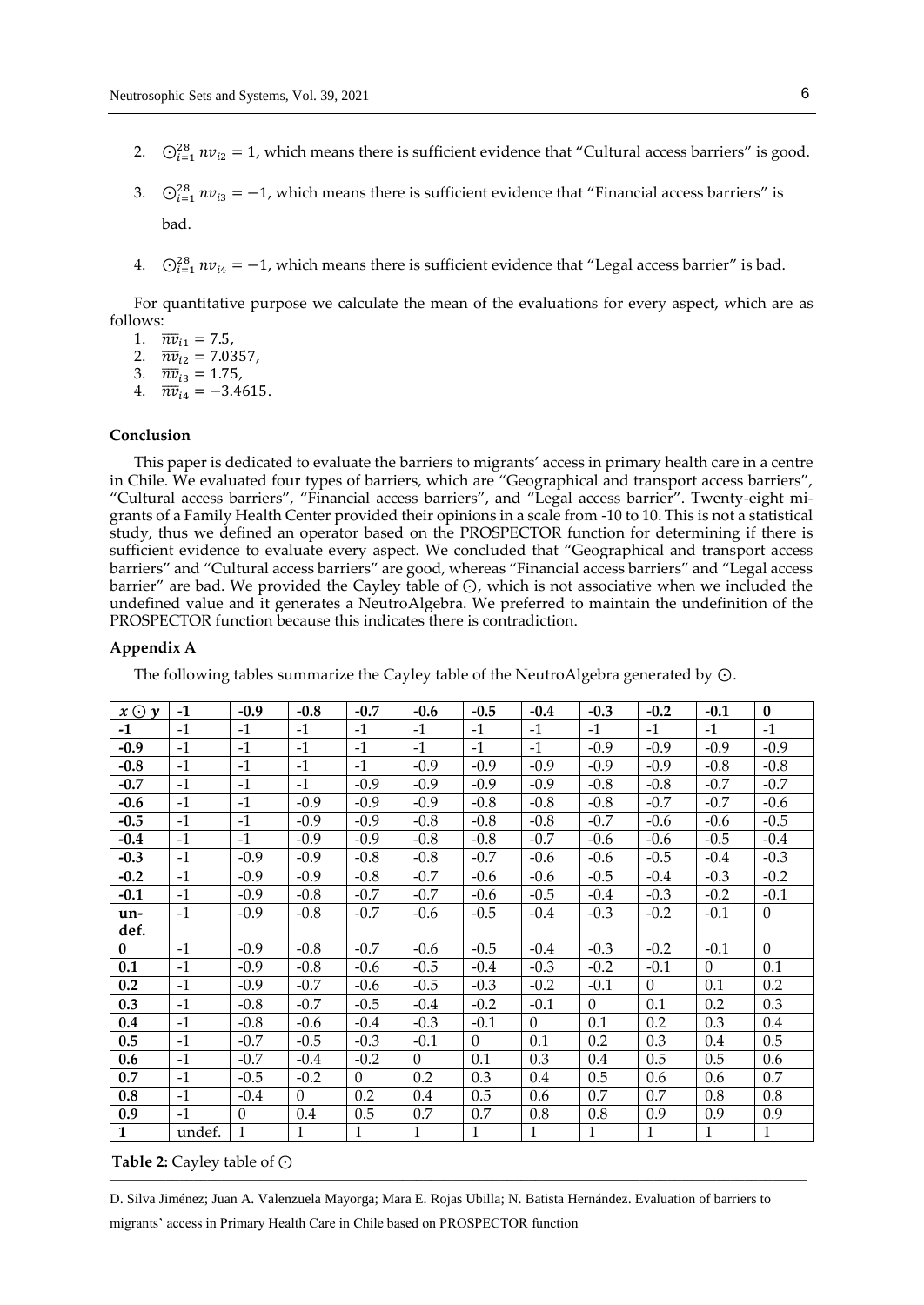|                           |              | 0.1              | $\overline{0.2}$ | 0.3            | 0.4          | 0.5              | 0.6              | 0.7            | 0.8          | 0.9          | $\mathbf{1}$ |
|---------------------------|--------------|------------------|------------------|----------------|--------------|------------------|------------------|----------------|--------------|--------------|--------------|
| $\pmb{\chi}$<br>$\odot y$ | un-<br>def.  |                  |                  |                |              |                  |                  |                |              |              |              |
| $-1$                      | $-1$         |                  |                  |                |              |                  |                  |                |              |              | undef        |
|                           |              | $-1$             | $-1$             | $-1$           | $-1$         | $-1$             | $-1$             | $-1$           | $-1$         | $-1$         |              |
| $-0.9$                    | $-0.9$       | $-0.9$           | $-0.9$           | $-0.8$         | $-0.8$       | $-0.7$           | $-0.7$           | $-0.5$         | $-0.4$       | $\mathbf{0}$ | $\mathbf{1}$ |
| $-0.8$                    | $-0.8$       | $-0.8$           | $-0.7$           | $-0.7$         | $-0.6$       | $-0.5$           | $-0.4$           | $-0.2$         | $\mathbf{0}$ | 0.4          | $\mathbf{1}$ |
| $-0.7$                    | $-0.7$       | $-0.6$           | $-0.6$           | $-0.5$         | $-0.4$       | $-0.3$           | $-0.2$           | $\overline{0}$ | 0.2          | 0.5          | $\mathbf{1}$ |
| $-0.6$                    | $-0.6$       | $-0.5$           | $-0.5$           | $-0.4$         | $-0.3$       | $-0.1$           | $\boldsymbol{0}$ | 0.2            | 0.4          | 0.7          | $\mathbf 1$  |
| $-0.5$                    | $-0.5$       | $-0.4$           | $-0.3$           | $-0.2$         | $-0.1$       | $\boldsymbol{0}$ | 0.1              | 0.3            | 0.5          | 0.7          | $\mathbf{1}$ |
| $-0.4$                    | $-0.4$       | $-0.3$           | $-0.2$           | $-0.1$         | $\mathbf{0}$ | 0.1              | 0.3              | 0.4            | 0.6          | 0.8          | $\mathbf{1}$ |
| $-0.3$                    | $-0.3$       | $-0.2$           | $-0.1$           | $\overline{0}$ | 0.1          | $0.2\,$          | 0.4              | 0.5            | $0.7\,$      | $0.8\,$      | $\mathbf{1}$ |
| $-0.2$                    | $-0.2$       | $-0.1$           | $\boldsymbol{0}$ | $0.1\,$        | 0.2          | 0.3              | 0.5              | 0.6            | $0.7\,$      | 0.9          | $\mathbf 1$  |
| $-0.1$                    | $-0.1$       | $\boldsymbol{0}$ | 0.1              | 0.2            | 0.3          | 0.4              | 0.5              | 0.6            | $0.8\,$      | 0.9          | $\mathbf 1$  |
| un-                       | undef        | undef            | undef            | undef          | undef        | undef            | undef            | undef          | undef        | undef        | undef        |
| def.                      |              |                  |                  |                |              |                  |                  |                |              |              |              |
| 0                         | $\mathbf{0}$ | 0.1              | 0.2              | 0.3            | 0.4          | 0.5              | 0.6              | 0.7            | $0.8\,$      | 0.9          | $\mathbf 1$  |
| 0.1                       | undef        |                  |                  |                |              |                  |                  |                |              |              |              |
|                           |              | 0.2              | 0.3              | 0.4            | 0.5          | 0.6              | 0.7              | 0.7            | 0.8          | 0.9          | $\mathbf{1}$ |
| 0.2                       | undef        | 0.3              | 0.4              | 0.5            | 0.6          | 0.6              | 0.7              | 0.8            | 0.9          | 0.9          | $\mathbf{1}$ |
| 0.3                       | undef        |                  |                  |                |              |                  |                  |                |              |              |              |
|                           |              | 0.4              | 0.5              | 0.6            | 0.6          | 0.7              | 0.8              | 0.8            | 0.9          | 0.9          | $\mathbf{1}$ |
| 0.4                       | undef        |                  |                  |                |              |                  |                  |                |              |              |              |
|                           |              | 0.5              | 0.6              | 0.6            | 0.7          | $0.8\,$          | 0.8              | 0.9            | 0.9          | $\mathbf{1}$ | 1            |
| 0.5                       | undef        |                  |                  |                |              |                  |                  |                |              |              |              |
|                           |              | 0.6              | 0.6              | 0.7            | 0.8          | $0.8\,$          | $0.8\,$          | 0.9            | 0.9          | $\mathbf{1}$ | $\mathbf{1}$ |
| 0.6                       | undef        |                  |                  |                |              |                  |                  |                |              |              |              |
|                           |              | 0.7              | 0.7              | 0.8            | 0.8          | $0.8\,$          | 0.9              | 0.9            | 0.9          | $\mathbf{1}$ | 1            |
| 0.7                       | undef        |                  |                  |                |              |                  |                  |                |              |              |              |
|                           |              | 0.7              | $0.8\,$          | 0.8            | 0.9          | 0.9              | 0.9              | 0.9            | $\mathbf{1}$ | $\mathbf{1}$ | $\mathbf{1}$ |
| 0.8                       | undef        |                  |                  |                |              |                  |                  |                |              |              |              |
| 0.9                       |              | $0.8\,$          | 0.9              | 0.9            | 0.9          | 0.9              | 0.9              | $\mathbf{1}$   | $\mathbf{1}$ | $\mathbf{1}$ | 1            |
|                           | undef        | 0.9              | 0.9              | 0.9            | $\mathbf{1}$ | $\mathbf{1}$     | $\mathbf{1}$     | $\mathbf{1}$   | $\mathbf{1}$ | $\mathbf{1}$ | $\mathbf{1}$ |
| $\overline{1}$            | undef        |                  |                  |                |              |                  |                  |                |              |              |              |
|                           | $\bullet$    | $\mathbf{1}$     | $\mathbf{1}$     | $\mathbf{1}$   | $\mathbf{1}$ | $\mathbf{1}$     | $\mathbf{1}$     | $\mathbf{1}$   | $\mathbf{1}$ | $\mathbf{1}$ | 1            |

**Table 3:** Cayley table of ⊙ (Continuation).

## **Reference.**

- <span id="page-6-0"></span>[1] Ocampo-Rodríguez, M., V. Betancourt-Urrutia, J. Montoya-Rojas, and D. Bautista-Botton, *Systems and models of health, their incidence in the integrated networks of health services (Sistemas y modelos de salud, su incidencia en las redes integradas de servicios de salud)(In Spanish). Revista Gerencia y Políticas de Salud*,, 2013. *12*(24): p. 114-129.
- <span id="page-6-1"></span>[2] Ministry-of-Health-of-Chile, *Politics of Health of International Migrants (Política de Salud de Migrantes Internacionales)(In Spanish). Retrieved from: https:/[/www.araucaniasur.cl/wp](http://www.araucaniasur.cl/wp-content/uploads/2018/03/2018.01.22.POLITICA-DE-SALUD-DE-MIGRANTES.pdf)[content/uploads/2018/03/2018.01.22.POLITICA-DE-SALUD-DE-MIGRANTES.pdf](http://www.araucaniasur.cl/wp-content/uploads/2018/03/2018.01.22.POLITICA-DE-SALUD-DE-MIGRANTES.pdf)*. 2018.
- <span id="page-6-2"></span>[3] Olavarría-Gambi, M., *Access to the health in Chile (Acceso a la salud en Chile)(In Spanish). Acta Bioethica*,, 2005. *11*(1): p. 47-64.
- <span id="page-6-3"></span>[4] Government-of-Chile, *Executive Resumé. Design and Implementation of a Methodology of Evaluation, Pursuit and Accompaniment of the Health Reformation in Chile (Diseño e Implementación de una Metodología de Evaluación, Seguimiento y Acompañamiento de la Reforma de la Salud de Chile)(In Spanish). Retrieved from https:/[/www.paho.org/chi/images/PDFs/resumenejecutivo.pdf?ua=1](http://www.paho.org/chi/images/PDFs/resumenejecutivo.pdf?ua=1)*. 2011.
- <span id="page-6-4"></span>[5] Cabieses, B., F. Darrigrandi, A. Vásquez, and M. Oyarte, *International migrant population's characterization in communes of the Service of Health Metropolitan South West (Caracterización de la población migrante*

D. Silva Jiménez; Juan A. Valenzuela Mayorga; Mara E. Rojas Ubilla; N. Batista Hernández. Evaluation of barriers to migrants' access in Primary Health Care in Chile based on PROSPECTOR function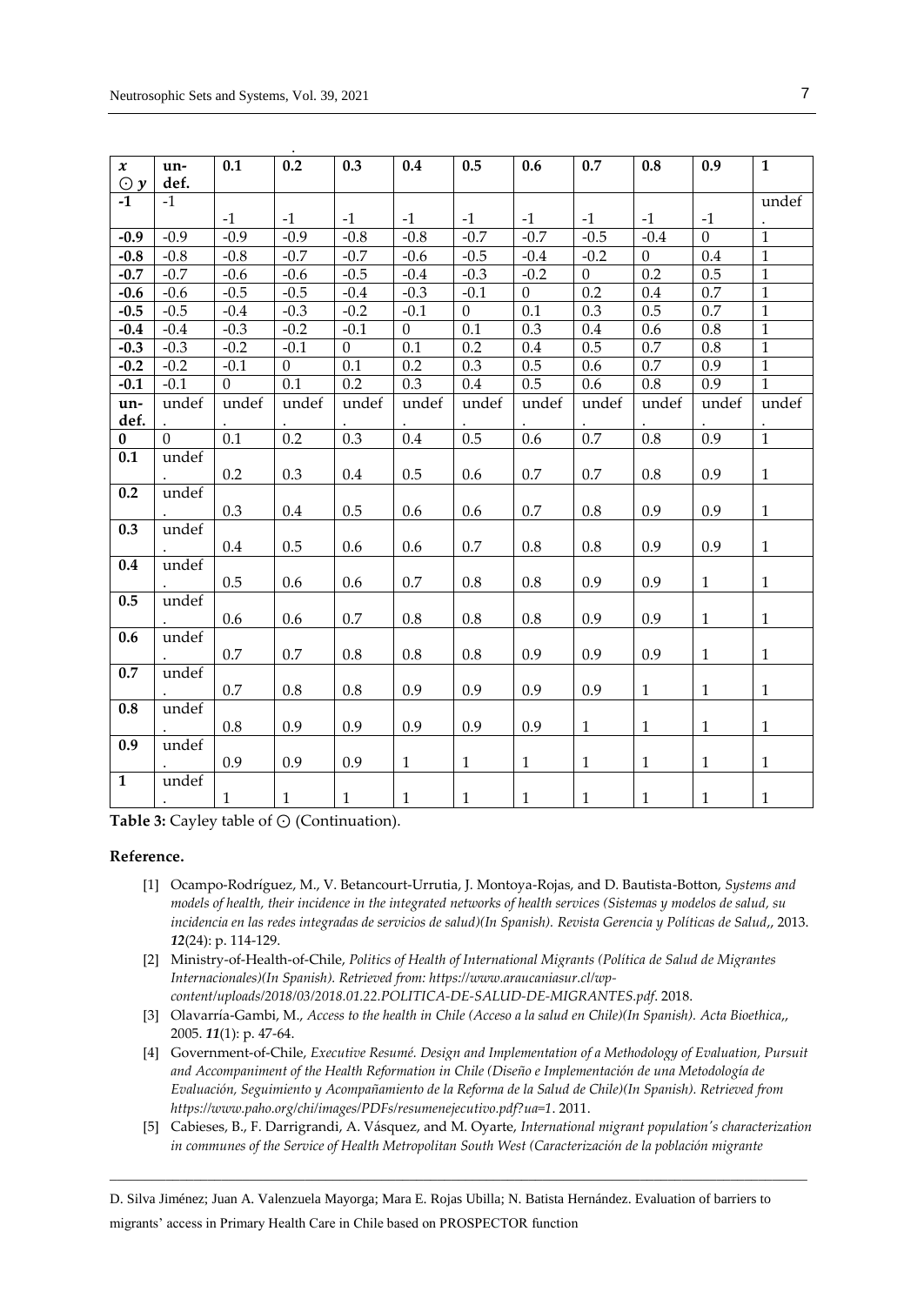*internacional en comunas del Servicio de Salud Metropolitano Sur Oriente)(In Spanish)*. 2018, Santiago de Chile: Ediciones Universidad de Desarrollo.

- <span id="page-7-0"></span>[6] Andahur, E., A. Mercado, and C. Sánchez, *Changes the color and the risk… New scenario for the prostate cancer in Chile (Cambia el color y el riesgo… Nuevo escenario para el cáncer de próstata en Chile)(In Spanish). Revista médica de Chile*,, 2019. *147*(9): p. 1159-1166.
- <span id="page-7-1"></span>[7] Liberona, N. and M. Mansilla, *Patient illegitimate: Access to the health of the undocumented immigrants in Chile (Pacientes ilegítimos: Acceso a la salud de los inmigrantes indocumentados en Chile)(In Spanish). Salud Colectiva*,, 2017. *13*: p. 507-520.
- <span id="page-7-2"></span>[8] Cabieses, B. and M. Oyarte, *Access to health of immigrants: identifying breaches for the social protection in health (Acceso a salud en inmigrantes: identificando brechas para la protección social en salud)(In Spanish). Revista de Saúde Pública*,, 2020. *54*: p. 20.
- <span id="page-7-3"></span>[9] Hautecoeur, M., M. Zunzunegui, and B. Vissandjee, *The access barriers to the services of health in the indigenous population of Rabinal in Guatemala (Las barreras de acceso a los servicios de salud en la población indígena de Rabinal en Guatemala)(In Spanish). Salud Pública de México*,, 2007. *49*(2): p. 86-93.
- <span id="page-7-4"></span>[10] Shortliffe, E.H., *Computer-Based Medical Consultations: MYCIN*. 1976, New York: Elsevier.
- [11] Tsadiras, A.K. and K.G. Margaritis, *The MYCIN certainty factor handling function as uninorm operator and its use as a threshold function in artificial neurons. Fuzzy Sets and Systems*, , 1998. *93* p. 263-274.
- <span id="page-7-6"></span>[12] De-Baets, B. and J. Fodor, *Van Melle's combining function in MYCIN is a representable uninorm: An alternative proof. Fuzzy Sets and Systems*,, 1999. *104*: p. 133-136.
- <span id="page-7-5"></span>[13] Yager, R.R. and A. Rybalov, *Bipolar aggregation using the Uninorms. Fuzzy Optimization and Decision Making*,, 2011. *10*: p. 59–70.
- [14] Yager, R.R., *Defending against strategic manipulation in uninorm-based multi-agent decision making. European Journal of Operational Research*,, 2002. *141* p. 217–232.
- <span id="page-7-7"></span>[15] González-Caballero, E., F. Smarandache, and M. Leyva-Vázquez, *On Neutrosophic Offuninorms. Symmetry*,, 2019. *11*: p. 1136.
- <span id="page-7-8"></span>[16] Smarandache, F., *Degrees of Membership > 1 and < 0 of the Elements With Respect to a Neutrosophic OffSet. Neutrosophic Sets and Systems*,, 2016. *12*: p. 3-8.
- [17] Smarandache, F., *Neutrosophic Overset, Neutrosophic Underset, and Neutrosophic Offset Similarly for Neutrosophic Over-/Under-/Off- Logic, Probability, and Statistics*. 2016 Brussels: Pons.
- [18] Smarandache, F., *Operators on Single-Valued Neutrosophic Oversets, Neutrosophic Undersets, and Neutrosophic Offsets. Journal of Mathematics and Informatics*,, 2016. *5* p. 63-67.
- [19] Smarandache, F., *Extension of HyperGraph to n-SuperHyperGraph and to Plithogenic n-SuperHyperGraph, and Extension of HyperAlgebra to n-ary (Classical-/Neutro-/Anti-) HyperAlgebra. Neutrosophic Sets and Systems*,, 2020. *33*: p. 290-296.
- <span id="page-7-9"></span>[20] González-Caballero, E., M. Leyva, and F. Smarandache, *On Neutrosophic Uninorms. Neutrosophic Sets and Systems*,. **Under Review**.
- <span id="page-7-10"></span>[21] Saha, A. and S. Broumi, *New operators on interval valued neutrosophic sets.* Neutrosophic Sets and Systems, 2019. **28**(1): p. 10.
- <span id="page-7-11"></span>[22] Deschrijver, G. and E.E. Kerre, *Uninorms in L\*-fuzzy set theory. Fuzzy Sets and Systems*,, 2004. *148*: p. 243- 262.
- [23] Hezam, I.M., M. Abdel-Baset, and F. Smarandache, *Taylor Series Approximation to Solve Neutrosophic Multiobjective Programming Problem.* Neutrosophic Sets and Systems, 2015. **10**(1): p. 13.
- [24] Florentin Smarandache: NeutroAlgebra is a Generalization of Partial Algebra. International Journal of Neutrosophic Science (IJNS), Volume 2, 2020, pp. 8-17.
- [25] F. Smarandache, Introduction to NeutroAlgebraic Structures and AntiAlgebraic Structures, in Advances of Standard and Nonstandard Neutrosophic Theories, Pons Publishing House Brussels, Belgium, Chapter 6, pages 240-265, 2019
- [26] Florentin Smarandache: Introduction to NeutroAlgebraic Structures and AntiAlgebraic Structures (revisited). Neutrosophic Sets and Systems, vol. 31, pp. 1-16, 2020. DOI: 10.5281/zenodo.3638232
- [27] Florentin Smarandache, Generalizations and Alternatives of Classical Algebraic Structures to NeutroAlgebraic Structures and AntiAlgebraic Structures, Journal of Fuzzy Extension and Applications (JFEA), J. Fuzzy. Ext. Appl. Vol. 1, No. 2 (2020) 85–87, DOI: 10.22105/jfea.2020.248816.1008
- [28] Nagarajan, D., M. Lathamaheswari, S. Broumi, and J. Kavikumar, *Blockchain Single and Interval Valued Neutrosophic Graphs.* Neutrosophic Sets and Systems, 2019: p. 23.

\_\_\_\_\_\_\_\_\_\_\_\_\_\_\_\_\_\_\_\_\_\_\_\_\_\_\_\_\_\_\_\_\_\_\_\_\_\_\_\_\_\_\_\_\_\_\_\_\_\_\_\_\_\_\_\_\_\_\_\_\_\_\_\_\_\_\_\_\_\_\_\_\_\_\_\_\_\_\_\_\_\_\_\_\_\_\_\_\_\_\_\_\_\_\_\_\_\_\_\_